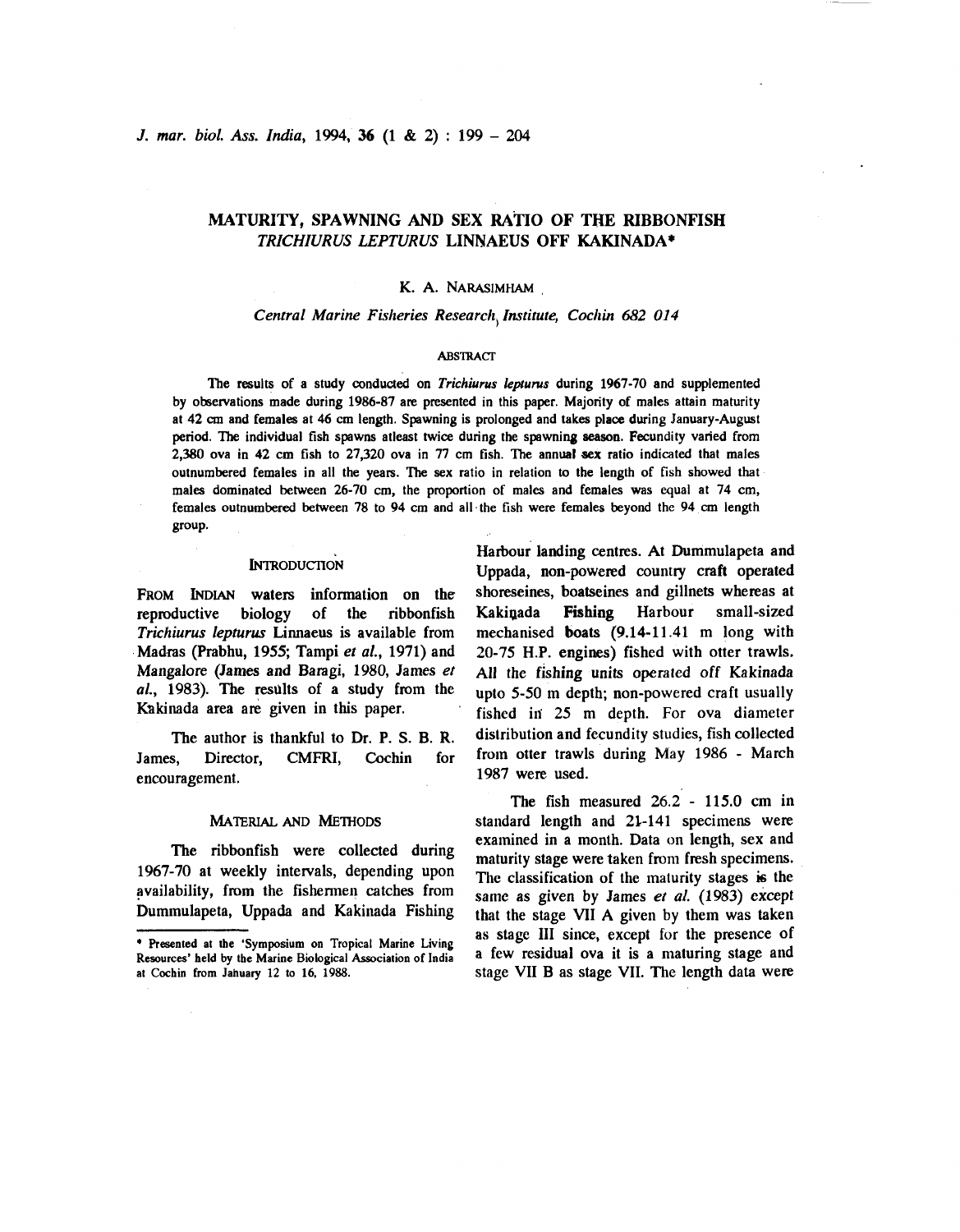grouped into 4 cm class intervals and represented by the mid point. Fish in the maturity stage III and above were considered as mature in determining the length at first maturity. The spawning period was determined by considering the fish above the length at first maturity. The gravimetric method was followed to estimate the fecundity of 5% formalin preserved ovaries in stages IV to VI. Fecundity was calculated for the group of ova having larger diameter. The ova diameter measurements were made following the procedure of Clark (1934). The numerous transparent



Fig. 1. Ova diameter distribution polygons in T. lepturus  $(24$  micrometer divisions = 1 mm).

immature ova measuring below 0.2 mm were not measured as they are present in all the maturity stages. The Chi-square test (Snedecor and Cochran, 1967) was applied for the monthly sex ratio.

### **RESULTS**

Maturation and spawning season: The figures of the ova diameter frequency polygons of different maturity stages in Trichiurus lepturus are given by Prabhu (1955), Misu (1959), James and Baragi (1980) and James et al. (1983). In stage II, two groups of ova are present and they are not separated from each other. From stage III onwards the group having larger diameter develops faster and gets separated from the preceding group of ova of



Fig. 2. Monthly percentage occurrence of maturity stages in T. lepturus during 1967-70

smaller diameter; in stage V the latter forms a mode at about 0.46 mm and the former at 1.33 mm respectively (Fig. 1). In this stage the latter group is compact and sharply differentiated from the former. In stage VI also these two groups of ova are sharply differentiated; the smaller groups of ova have a mode at 0.58 mm and the larger group of ova further develop (mode at about 1.83 mm) become transparent to be shed. On the completion of spawning, the fish either revert to stage III (where they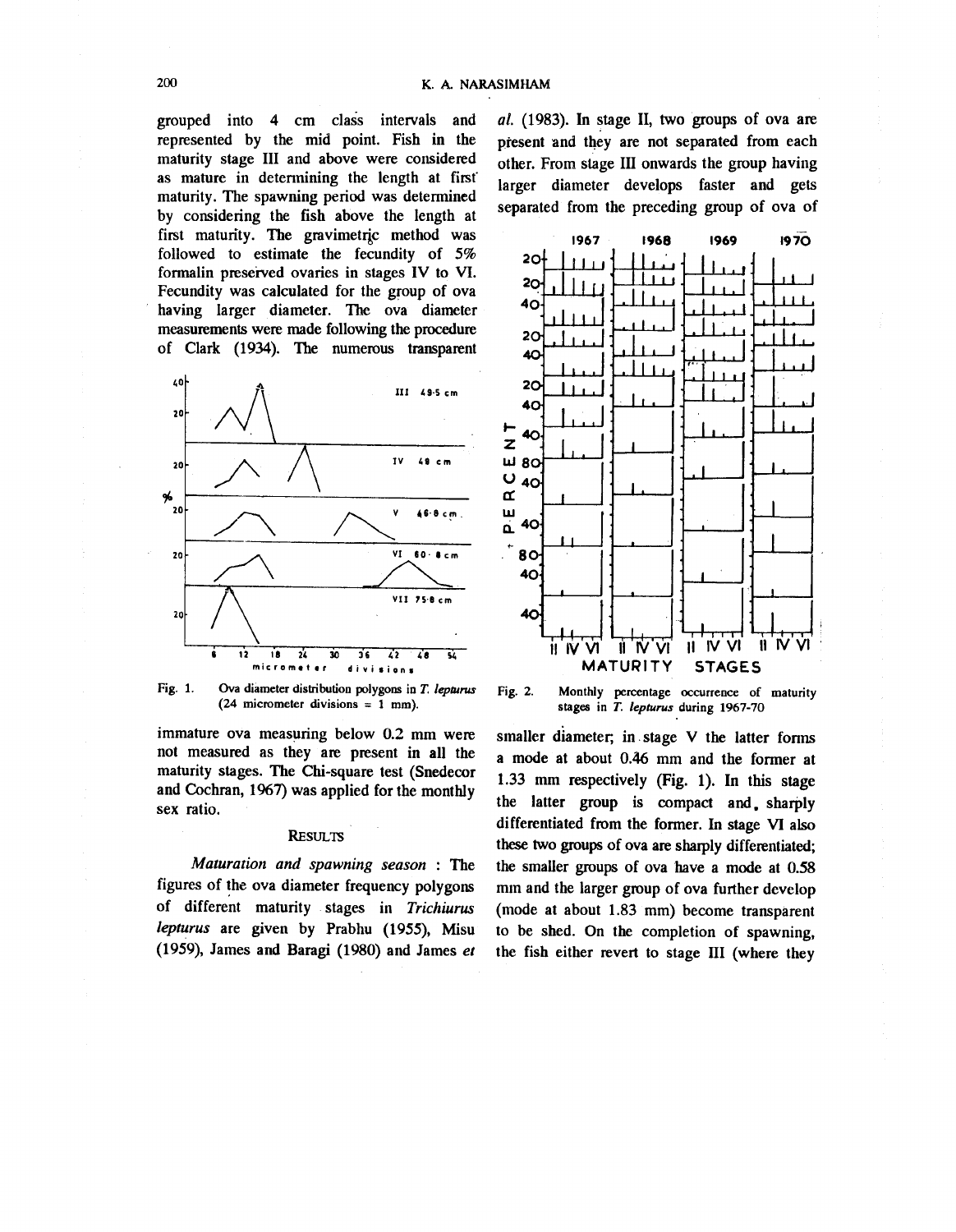contain a few residual eggs in addition to large number of maturing ova) or pass on to stage VII. The former situation was usually encountered during the beginning of spawning season and the latter condition during the close of the spawning period. The presence of two distinct groups of ova in the mature ovary of T. lepturus suggests that the fish spawns atleast twice during the spawning season.

The monthly occurrence of different maturity stages during the four year study shows that the pattern is comparable between vears (Fig. 2). Maturity stages III and VII occurred in all the months, the latter stage becoming dominant towards the close of the year i.e. August-December. Fish in stage IV were mostly available for 7-8 months during

TABLE 1. Fecundity in Trichiurus lepturus

| Date    | Length (cm) | <b>Maturity</b> | Fecundity |
|---------|-------------|-----------------|-----------|
|         |             | stage           |           |
| 5.1.87  | 42.0        | IV              | 2380      |
| 30.5.86 | 43.0        | VI              | 6721      |
| 7.2.87  | 43.8        | IV              | 5991      |
| 5.1.87  | 44.0        | IV              | 4337      |
| 24.2.87 | 44.7        | VI              | 7196      |
| 7.2.87  | 45.6        | VI              | 7757      |
| 2.1.87  | 45.8        | IV              | 5287      |
| 30.5.86 | 46.0        | VI              | 6906      |
| 5.1.87  | 46.4        | IV              | 4934      |
| 7.2.87  | 46.8        | v               | 3642      |
| 2.1.87  | 47.0        | IV              | 4228      |
| 7.2.87  | 48.0        | IV              | 7144      |
| 7.2.87  | 48.8        | IV              | 7094      |
| 3.3.87  | 48.8        | VI              | 10657     |
| 3.3.87  | 49.0        | IV              | 7580      |
| 5.1.87  | 49.3        | IV              | 6378      |
| 3.3.87  | 50.5        | VI              | 16206     |
| 5.1.87  | 51.9        | IV              | 5747      |
| 5.1.87  | 53.9        | IV              | 6175      |
| 17.6.86 | 55.2        | IV              | 13003     |
| 2.1.87  | 553         | IV              | 5314      |
| 2.1.87  | 57.2        | v               | 9243      |
| 7.2.87  | 60.2        | IV              | 11363     |
| 13.3.87 | 65.0        | VI              | 11337     |
| 13.3.87 | 72.6        | IV              | 13076     |
| 13.3.87 | 76.0        | IV              | 15906     |
| 30.5.86 | 77.0        | VI              | 27320     |

January-August. Stage V fish were observed in the catches for 5 to 8 months during January-August and stage VI for 4 to 7 months during January-July. From these data it is reasonable to conclude that off Kakinada,



Fig. 3. Length at first maturity in T. lepturus.

spawning in T. lepturus is prolonged and that it takes place during January-August period.

Fecundity : The fecundity of 27 specimens measuring from 420 to 770 mm in length showed that the number of mature ova varied from 2,380 to 27,320 and they increased with increase in fish length (Table 1).

Length at first maturity : Females measuring 26-34 cm length were all immature. At 38 cm length 11.8%, at 42 cm 37.8% and at 46 cm majority (66.7%) were mature (Fig. 3). All the fish at 54 cm length and beyond were mature.

Males measuring 26-30 cm length were all immature; at 34 cm 12.7% and at 38 cm 23.4% were mature (Fig. 3). Majority of males (52.5%) were mature at 42 cm length and fish measuring 50 cm and above were all mature. Thus males attain first maturity at a smaller length than females.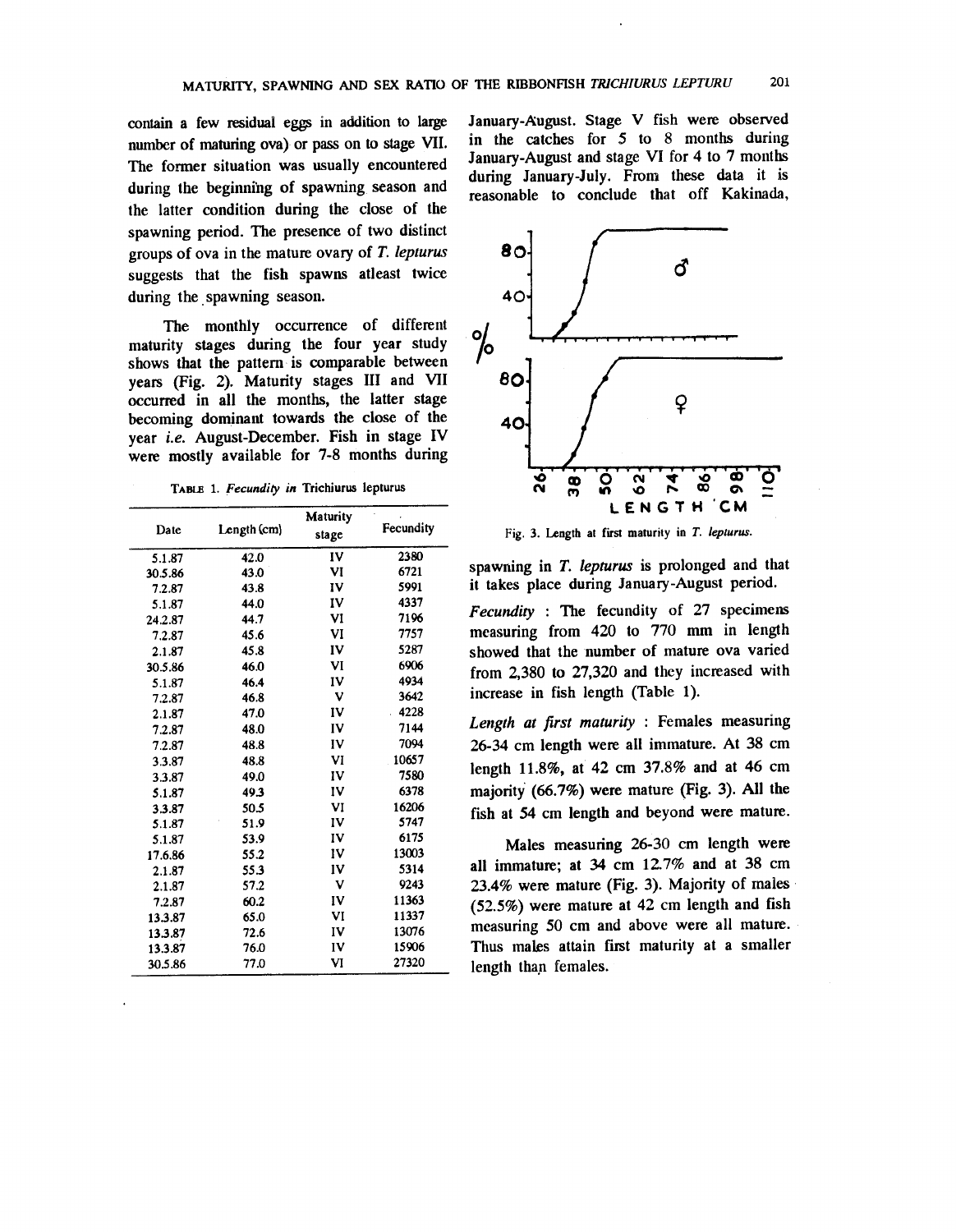Sex ratio : The Chi-square test on the monthly sex ratio during the four year study showed that the value of  $x^2$  was significantly different at 5% probability from the expected 1:1 ratio of the sexes in only 13 months during February-April 1967, August-September 1967, December 1967 and 1968, February-May 1970 and November-December 1970 (Fig. 4 a, b). The data revealed that in majority of these months (9), males were dominant. The annual sex ratio indicated that males invariably outnumbered females by the ratio of 1.83:1 in 1967, 1.41:1 in 1968, 1.15:1 in 1969 and 1.06:1 in 1970.

The sex ratio in relation to the length of fish showed (Fig. 4 c) males dominated between 26-70 cm length, the proportion of males and females was equal at 74 cm, females outnumbered males between 78 to 94 cm and all the fish were females beyond 94 cm length group.

# **DISCUSSION**

Prabhu (1955) inferred that spawning in T. haumela  $(= T.$  lepturus) was restricted to a short and definite period in June. Tampi et al. (1971) stated that off Madras, the two spawning seasons for this species are May-June and November-December. Rao et al. (1977) suggested that the spcies breeds over an extended period, probably with two intensive spawning periods in December-January and May-August in the shelf area along the southwest coast. All the above authors did not present any data on the monthly occurrence of different maturity stages. James et al. (1983) concluded that off Mangalore, T. lepturus spawns throughout the year. Based on the occurrence of early juveniles, Narasimham (1972) inferred that Off Kakinada, the spawning period in T. leptrurs is prolonged with peak acitivity in February-June. The present study also shows that spawning in this species is prolonged and that it takes place during



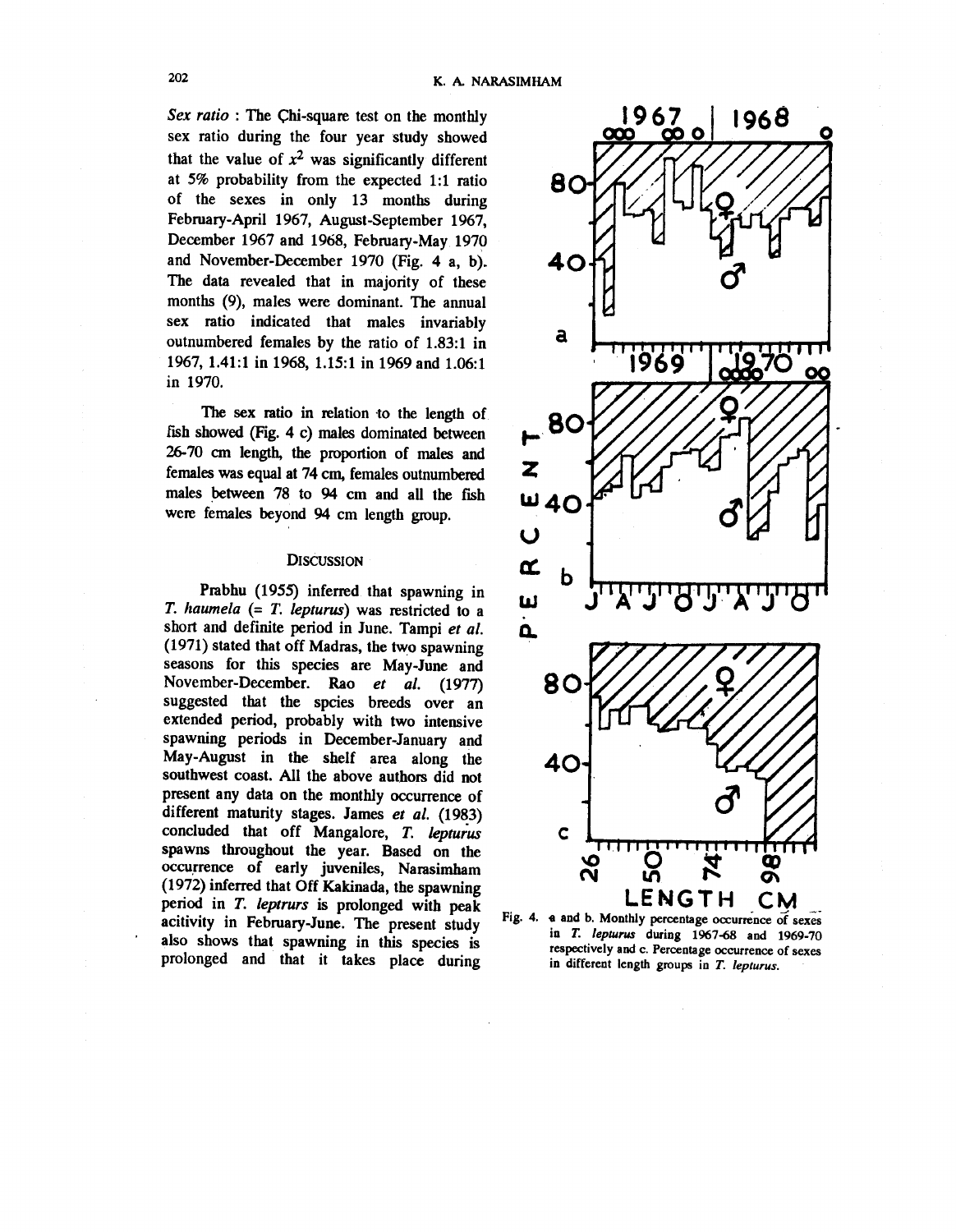January-August. In the east China Sea and Yellow Sea, Misu (1959) stated that T. leptrurus spawns for 3 months from May to July. However, Yamada (1971) and Bingzheng et al. (1982) observed that in the east China Sea spawning in this species is protracted and takes place from April to August and April to October respectively. Thus the recent studies both from India and elsewhere indicate prolonged spawning in T. lepturus.

The ova diameter frequency studies by various authors (Prabhu, 1955; Misu, 1959; Tampi et al., 1971; James et al., 1983) showed that in a mature ovary, apart from the immature translucent ova which measure upto 0.2 mm, two groups of ova, one maturing and the other mature are discernible; these two groups are sharply differentiated. Based on this Tampi et al. (1971) and James et al. (1983) inferred that the fish spawns more than once. These observations are in agreement with the present study. James and Baragi (1980) stated that in this species two major lots of ova seem to mature and succeed one another, each lot being released in atleast three batches. This suggests fractional spawning. However, in the present study no attempt was made to ascertain the number of times the fish spawns during the spawning season.

From Indian waters, Prabhu (1955) found that the fecundity increased from about 4,000 to about 16,000 ova (read from his figure) in fish below 60 cm in length. In larger fish measuring 74.3 to 87.2 cm, Tampi et al. (1971) estimated the number of mature ova at 24,288 to  $61,595$ . James et al. (1983) observed that the number of mature ova ranged from 1,000 to 1,34,000 in fishes measuring 42.4 to 92.3 cm. In the east China and Yellow Seas, Misu (1959) gave the average fecundity in T. lepturus at 16,127 to 69,316 ova for age groups 1 to 6 respectively. The fecundity range of 2,380 to

27,320 ova obtained in this study is well within the range given by the above authors. Also in all the above studies, generally fecundity increased with increase in fish length; the rate of fecundity increase was substantially greater than the fourth power of length (Prabhu, 1955) or close to the third power of length (James et al., 1983).

Prabhu (1955) gave the minimum size at first maturity as  $47-48$  cm and over  $50\%$ maturity as 51 cm length while James et al. (1983) found it to be 41.2 cm in males and 43.1 cm in females. The present study showed that majority of males attain maturity at 42 cm and females at 46 cm in length. As noted by James et al. (1983) males attain maturity at a slightly smaller length than females.

Studies on the monthly sex ratio by James et al. (1983) indicated highly significant dominance of females over males in most of the months. In the present study the sex ratio conformed to 1:1 in 35 months and of the remaining 13 months, male dominance over the females was significant in 9 months. It may be noted that in this study significant differences in the sex ratio were observed both during the spawning period and in the non-spawning months. Misu (1959) stated that, during the spawning period, T. lepturus moves in many schools with either of the sex being dominant in these schools and after spawning the sex ratio becomes normal. As suggested by James et al. (1986) examination of T. lepturus from actual spawning grounds may throw light about the schooling behaviour in relation to spawning. Yamada (1971) found that in T. lepturus males are dominant in fish below 250 mm snout-vent length; beyond this length females outnumbered males. In the present study also female dominance in the larger size groups was observed.

203